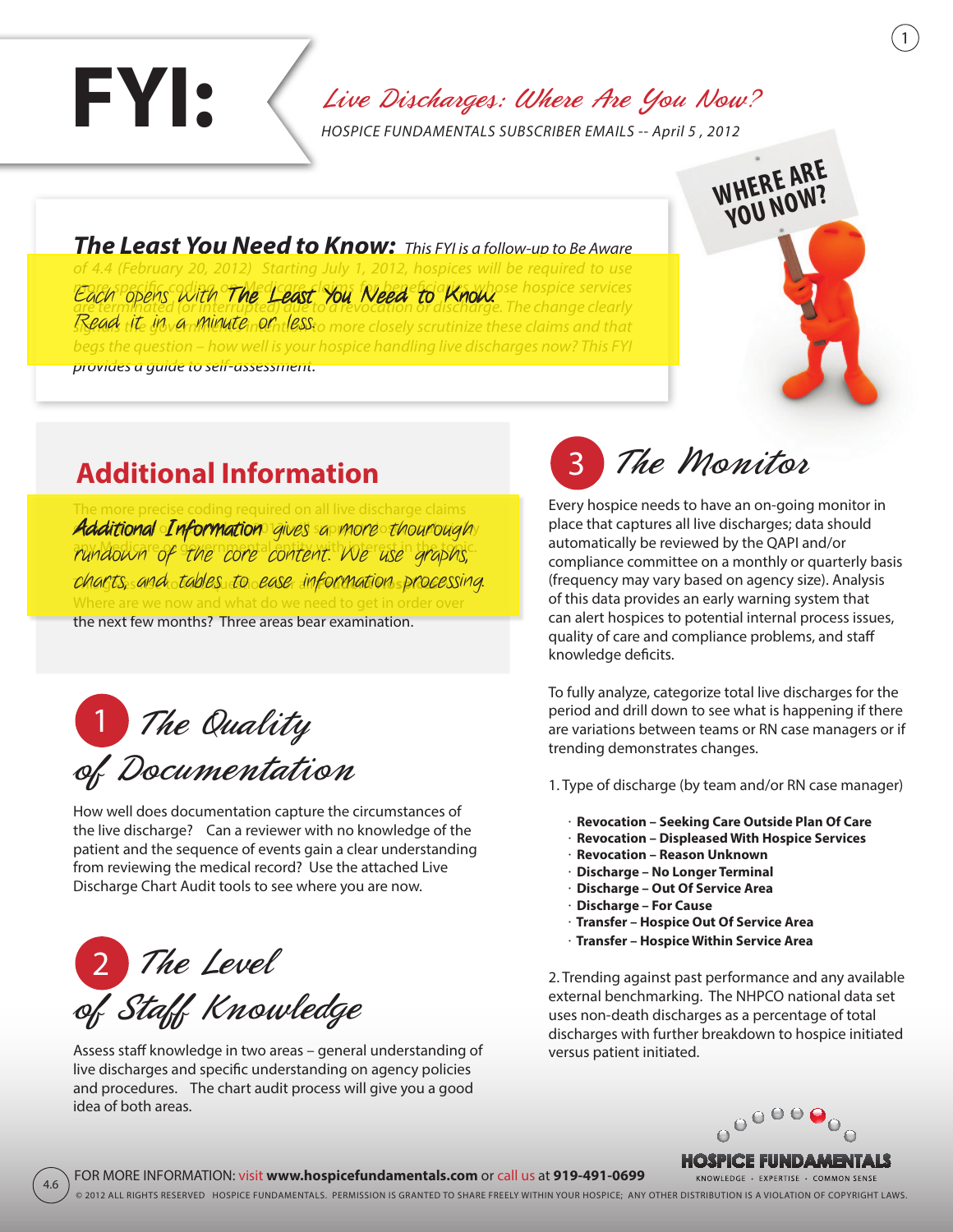# Live Discharges: Where Are You Now? **FYI:** *HOSPICE FUNDAMENTALS SUBSCRIBER EMAILS -- April 5 , 2012*

### **Actions of The Prudent Hospice™**

**ONE.** If your hospice does not already have the monitor in place, get it started now. You want to have some idea of where you are before the new discharge claim codes go into effect on July 1. Hospice<sup>m.</sup> Practical guidance in evaluating current ords (consider training a volunteer for this task – in addition to the areas systems and policies, adding new ones, and preparing  $\rlap{/}for$  what  $\rlap{/}s$  to  $\rlap{/}co$  Meat do the results tell you? Does the staff need additional training and monitoring? And the most helpful of all: Actions of the Prudent

**THREE.** Review your policies and procedures on live discharges. Are they current? Do they make sense? Who makes the final decision on the discharge? Are there any notification requirements? For instance, some hospices require that every revocation, completed or pending, be reviewed by a clinical manager. Same with discharges.

**FOUR.** Poll randomly chosen IDG members and ask them what the policy says and what the procedure for any time of live discharge is. If they don't know and also don't know how to access it there's a problem.

**FIVE.** Let us know if you have questions. We're here to help.

4.6



2

When the topic calls for it, tools to quide subscribers in their audit and monitoring efforts are included.



**HOSPICE FUNDAMENTALS** KNOWLEDGE · EXPERTISE · COMMON SENSE

FOR MORE INFORMATION: visit **www.hospicefundamentals.com** or call us at **919-491-0699** © 2012 All Rights Reserved Hospice Fundamentals. Permission is granted to share freely within your hospice; any other distribution is a violation of copyright laws.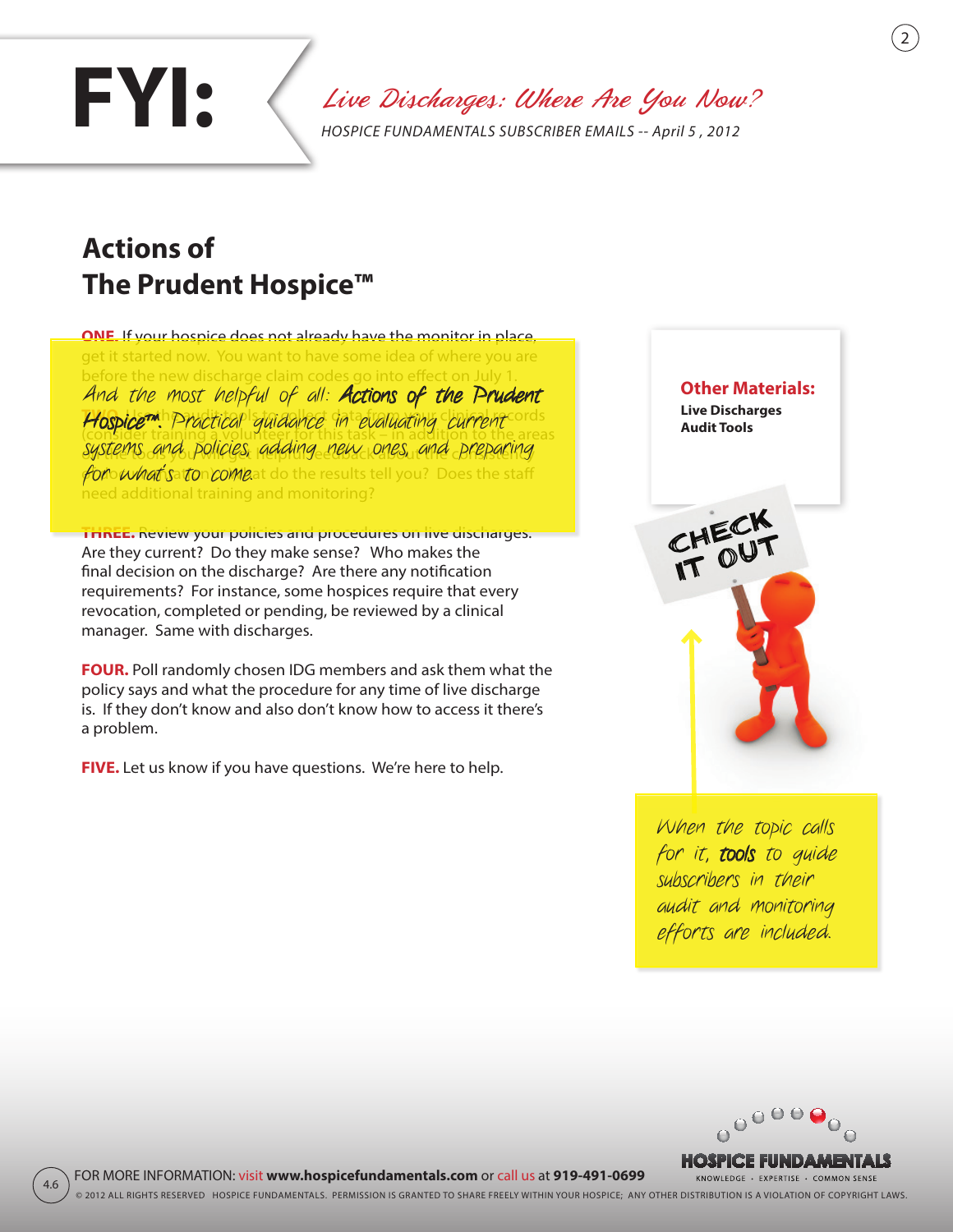

Registered Nurses Did Not Always Visit Medicare Beneficiaries Homes at Least Once Every 14 days To Assess Quality of Care and Services Provided by Hospice Aides HOSPICE FUNDAMENTALS SUBSCRIBER EMAILS -- December 2019

#### *The Least You Need to Know:*

*This report is the fourth released from the OIG this year regarding concerns with the quality of hospice care. The OIG found that registered nurses (RNs) did not always visit the patient's home every 14 days to assess the quality of care provided by the hospice aide (HHA), or document the* visits *in the medical record. The deficiencies occurred because of lack of oversight by the hospice, scheduling errors, employee turnover and ignorance of the regulation by the RN. This suggests to the OIG that there was no assurance that hospice patients received appropriate care from hospices.*

## **The Findings**

#### **The OIG found that RNs did not always:**

- **1.** visit the patient's homes every 14 days to assess the quality of care provided by the hospice aide (HHA) or
- **2.** document the visits in accordance with Federal requirements.

The findings are based on 186,000 "date pairs" that occurred between January 1 and December 31, 2016. A date pair is comprised of two care visits made by an RN to a patient's home, 14 days apart. The sample was limited to patients that also had an HHA assigned to them.

Of the 189.000 date pairs, the OIG identified 99,000 cases in which the RN did not visit the patient at least every 14 days to perform HHA supervision, and 5,000 cases in which the RN's supervisory visit was not documented.

# **Recommendations**

19.17

The OIG recommends that CMS work with State survey agencies and accreditation organizations to increase emphasis on this requirement, educate hospices about this requirement, and make this standard a quality measure. They also recommend action to ensure that all RN supervisory visits meet CMS regulations and interpretive guidelines. CMS concurs with these recommendations.

The Standard

**§418.76(h)(1)(i) Standard:** Supervision of hospice aides states that a registered nurse must make an on-site visit to the patient's home no less frequently than every 14 days to assess the quality of care and services provided by the hospice aide and to ensure that services ordered by the hospice interdisciplinary group meet the patient's needs. The hospice aide does not have to be present during this visit. If an area of concern is noted by the supervising nurse, then the hospice must make an on-site visit to the location where the patient is receiving care in order to observe and assess the aide while he or she is performing care.

The Interpretive Guidelines advise that if the RN makes a supervisory visit on a Tuesday, the next supervisory visit is due by the Tuesday, which occurs 14 days later. In addition to ensuring that hospice aides furnish the care identified in the plan of care, RN supervisors must assess the adequacy of the aide services in relationship to the needs of the patient and family. In-person visits by the supervising nurse to the patient's home allow the nurse to directly observe the patient and the results of the aide's care. The supervisory visits must be documented in the patient's clinical record.

At its most simple level, while the RN is in the home, he or she would ask questions and make observations to ensure that the aide is performing their duties as ordered and competently. They are to document in the record that this supervisory assessment occurred.



**HOSPICE FUNDAMENTALS** KNOWLEDGE · EXPERTISE · COMMON SENSE

© 2019 ALL RIGHTS RESERVED HOSPICE FUNDAMENTALS. PERMISSION IS GRANTED TO SHARE FREELY WITHIN YOUR HOSPICE; ANY OTHER DISTRIBUTION IS A VIOLATION OF COPYRIGHT LAWS.

FOR MORE INFORMATION: visit **www.hospicefundamentals.com** or email **heretohelp@hospicefundamentals.com**